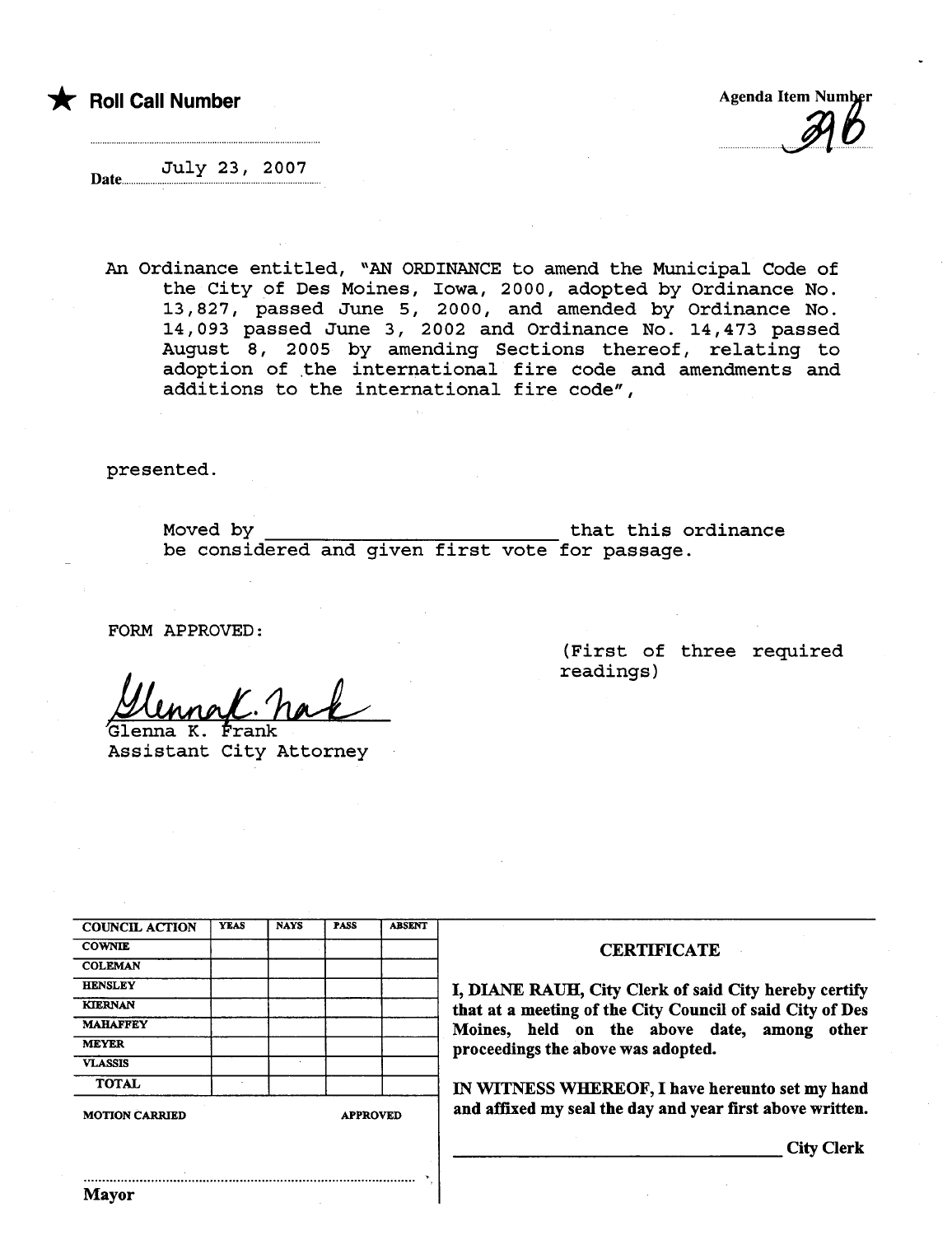ORDINANCE NO.

- AN ORDINANCE to amend the Municipal Code of the City of Des Moines, Iowa, 2000, adopted by Ordinance No. 13,827, passed June 5, 2000, and amended by Ordinance No. 14,093 passed June 3, 2002 and Ordinance No. 14,473 passed August 8, 2005 by amending Sections thereof, relating to adoption of the international fire code and amendments and additions to the international fire code.
- Be It Ordained by the City Council of the City of Des Moines, Iowa:

Section 1. That the Municipal Code of the City of Des Moines, Iowa, 2000, adopted by Ordinance No. 13,827, passed June 5, 2000, and amended by Ordinance No. 14,093 passed June 3, 2002, and Ordinance No. 14,473 passed August 8, 2005, is hereby amended by amending Sections 46-61, 46-63, 46-64 and adding and enacting new Sections 46-66, 46-67, 46-68, 46-69, 46-70 and 46-71 relating to adoption of the international fire code and amendments and additions to the international fire code, as follows:

#### Sec. 46-61. Adoption of international fire code.

- (a) This chapter shall consist of the International Fire Code,<br>2006 edition, published by the International Code Council, Inc. and known commonly as the international fire code, which volume is incorporated in this section by this reference as fully as though set forth in this chapter in its entirety, excepting only such portions as are stated to be deleted therefrom and such additional provisions as are set forth in this article.
- (b) This chapter and all provisions incorporated in this chapter, by reference or otherwise, shall be known as the fire prevention code, may be cited as such, and will be referred to in this chapter as such and as "this code" or as "this article" or as "this chapter." Further references made in this chapter to chapters will be to chapters of the international fire code. References to section numbers not preceded by "46-" will be to sections in the international fire code.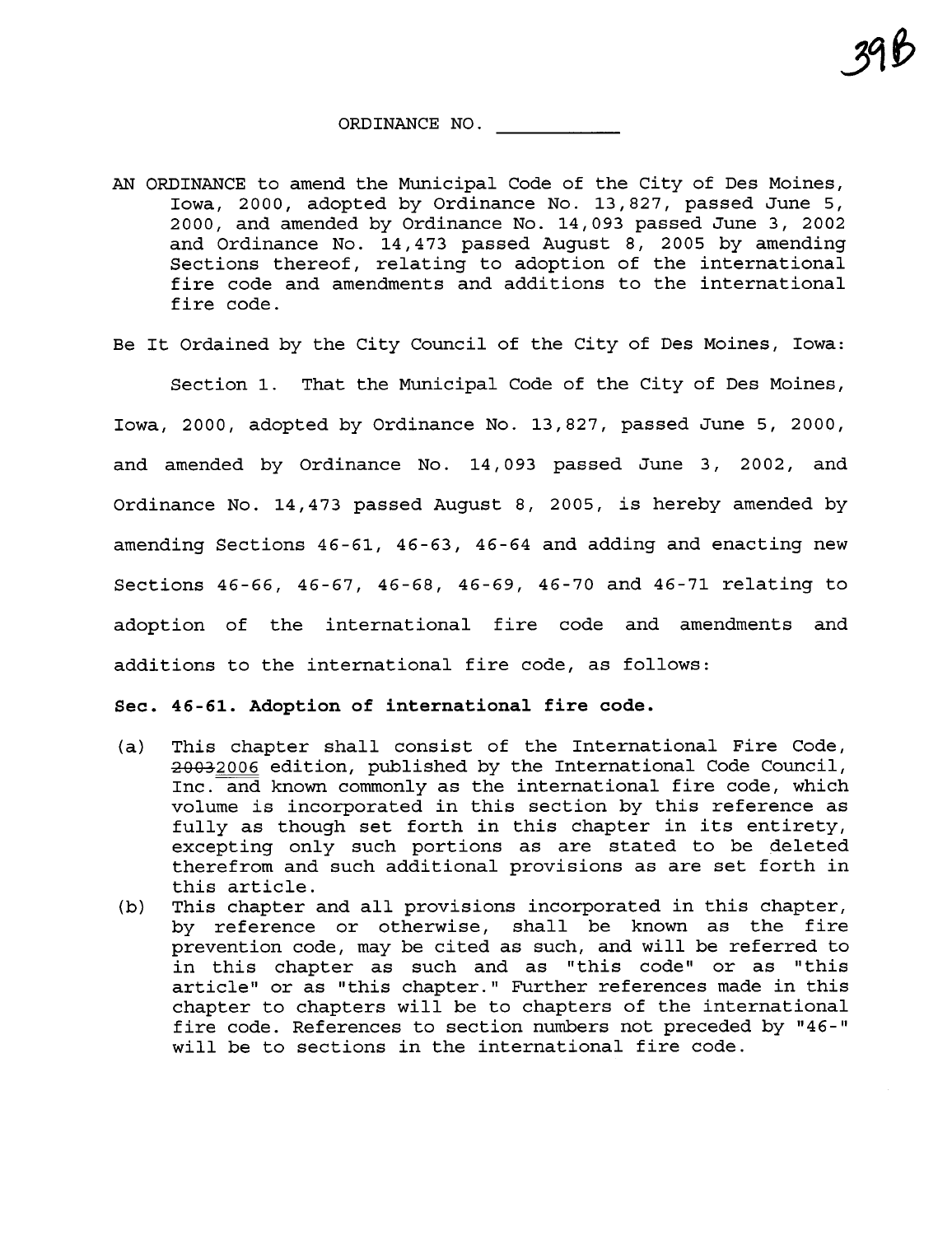#### Sec. 46-63. Amendments and additions.

- (a) Article I of this chapter and the remaining sections in this chapter and in division 2 of article III of chapter 38 of the city Code are and represent amendments and additions to the requirements contained in the international fire code. Where their requirements conflict with those of the international fire code, the requirements of sections 38-81 and 38-82 of the city Code and articles iv through X of this chapter shall prevail.
- (b) The deleted sections and the corresponding amendments and additions to those sections are as follows:
	-
	- (1) Section 108 (see section  $46-64$  of this chapter).<br>(2) Section 105 (see section  $46-1$  of this chapter).
	- (2) Section 105 (see section 46-1 of this chapter).<br>(3) Section 2601.2 (see section 46-121 of this chapte (3) Section 2601.2 (see section 46-121 of this chapter).<br>(4) Section 3308.2 (see article VII of this chapter).
	- (4) Section 3308.2 (see article VIi of this chapter) .

(5) Section 3401.4 (see section 46-246 of this chapter).<br>(6) Sections 2701.4 2701.5, 2703.9.1, 2703.9.1.1,

Sections 2701.4 2701.5, 2703.9.1, 2701.6.3, 2701.6, 2701.5.1 and 2701.5.2 (see article iV of this chapter).

(7) Section 3804 (see section 46-281 of this chapter).<br>(8) Section 308 3 1 (see section 46-66 of this chapter).

Section 308.3.1 (see section  $46-66$  of this chapter).

|                   | .<br>__                    | --------             | ___      |                           | __________    |     | ________ |            |
|-------------------|----------------------------|----------------------|----------|---------------------------|---------------|-----|----------|------------|
|                   | $\sim$<br>w                | --------<br>.<br>. . |          | ~<br>$\sim$<br>---------- | ັ             | --- | -        | --<br>$-1$ |
| <b>CONTRACTOR</b> | ________<br>$\sim$<br>____ | ___________          | -------- |                           | ------------- |     |          |            |

|  | Section 503.2.3 (see section 46-68 of this chapter).    |  |  |  |  |
|--|---------------------------------------------------------|--|--|--|--|
|  |                                                         |  |  |  |  |
|  | (11) Section 506.1 (see section 46-69 of this chapter). |  |  |  |  |
|  | Section 506.1.1 (see section 46-70 of this chapter).    |  |  |  |  |
|  | $(13)$ Section $907.2.10$ (see section $46-71$ of       |  |  |  |  |
|  | <u>chapter).</u>                                        |  |  |  |  |

#### Sec. 46-64. Appeals.

(a) Any order or notice issued or served as provided in the fire prevention code shall immediately be complied with by the owner or occupant of such premises or building. Such owner or occupant may, within  $24$  hoursfour (4) business days, appeal to the fire chief who shall, within five days, review such order and file his or her decision thereon, and, unless it is found a fire hazard does not exist and by his or her authority the order is revoked or modified, it shall remain in full force and be complied with within the time fixed in such order or decision of the fire chief. Decisions of the fire chief may be appealed to the licensing and appeal board in section 26-120 of the city code.

(b) Any person affected by a decision of the fire chief may request and shall be granted a hearing on the decision before the licensing and appeals board, provided that the person shall file in the permit and development center a written petition requesting a hearing and setting forth a brief statement of the grounds within<br>fifteen (15) days after receiving notice of the decision. The fifteen (15) days after receiving notice of the decision. appeal shall be subject to the procedural rules set forth in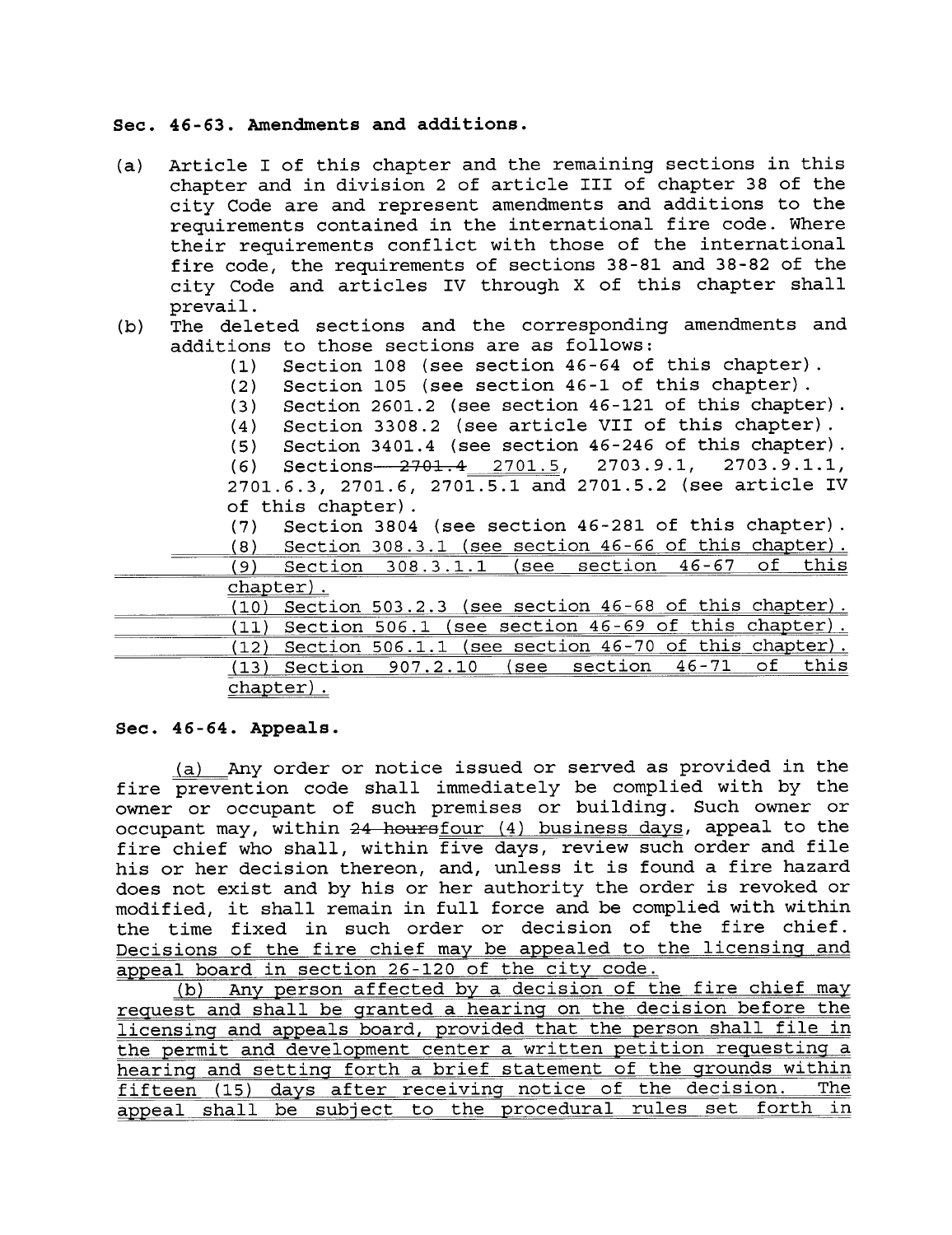#### section 26-122 and 26-123.

### Sec. 46-66. Open flame cookinq devices.

Charcoal burners and other ash or ember producing devices shall not be operated on combustible balconies and/or decks or within ten (10) feet of combustible construction. Exception: one and two family dwellings.

### Sec. 46-67. Liquefied petroleum qas fueled cookinq devices.

Liquefied petroleum (LP) gas burners having larger or more than one nominal 20 pound capacity cylinder shall not be operated<br>on balconies and/or decks or within ten (10) feet of structures. No LP cylinders shall be stored inside of any multi-family structure. Exception: one and two family dwellings.

#### Sec. 46-68. Fire apparatus access road surface.

Fire apparatus access roads shall be designed and maintained to support the imposed loads of fire apparatus and shall be of a continuous hard surface such as concrete, asphalt, rock, or other continuous hard surface material so as to provide all-weather maintenance and driving capabilities. Grass pavers or similar type products that are not readily distinguishable as a road surface shall not be used.

## Sec. 46-69. Lock box.

An approved lock box that operates with the existing lock box key used by the Des Moines Fire Department shall be installed on all new construction and existing structures that go through the plan review process. Exceptions: 1) Group R-3 and unsecured group R-2 occupancies; 2) facilities with on-site security 24 hours a day and having access to all areas of the building.

# Sec. 46-70. Limited access qates and locks.

All developments, communities, structures, facilities, or property similar in nature that have controlled access points requiring a key, key card, coded key pad, or similar device to limit access shall have a lock box with keys, key cards, codes, or similar device to gain access or shall have a lock box key activated opening device. All lock boxes or lock box key activated devices shall be operable with the existing lock box key used by the Des Moines Fire Department. Exception: Controlled access points that have security present 24 hours a day.